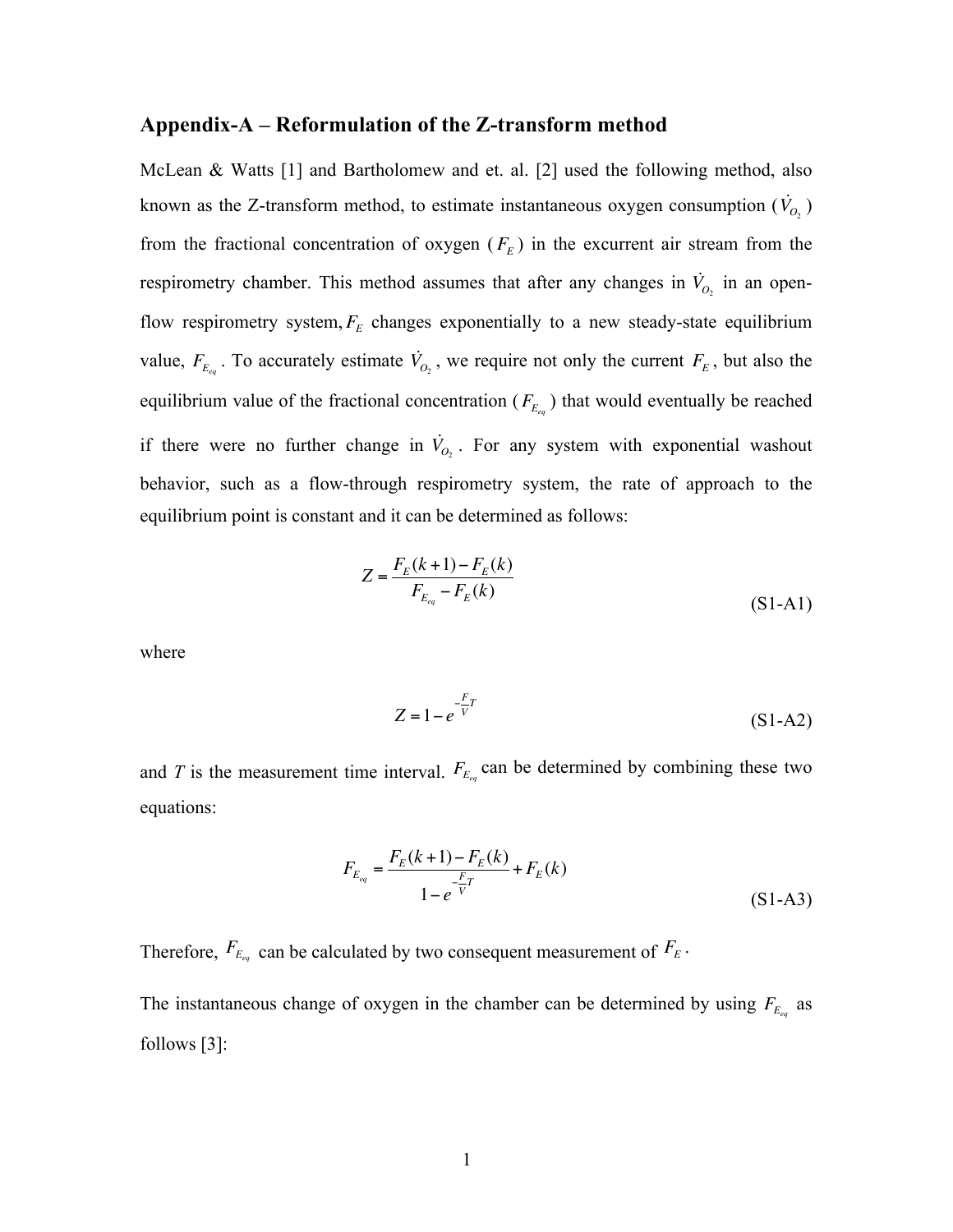$$
\dot{V}_{O_2} = F \frac{F_{I_{O2}} - F_{E_{eq}}}{1 - F_{I_{O2}}}
$$
\n(S1-A4)

where *F* is the flow rate and  $F_{I_{O2}}$  is the fractional concentration of oxygen in the inlet air flow. By defining  $u(k) = \frac{\dot{V}_{O_2}}{F}$  and  $c(k) = \frac{F_{I_{O_2}} - F_E(k)}{1 - F_{I_{O_2}}}$ (the change in the concentration of

the gas), Equation S1-A4 changes to:

$$
u(k) = \frac{1}{Z}c(k+1) - \frac{1-Z}{Z}c(k)
$$
 (S1-A5)

which is Equation 1 in the manuscript. As long as the washout is exponential, the same equations are valid for  $CO<sub>2</sub>$  or any other gases.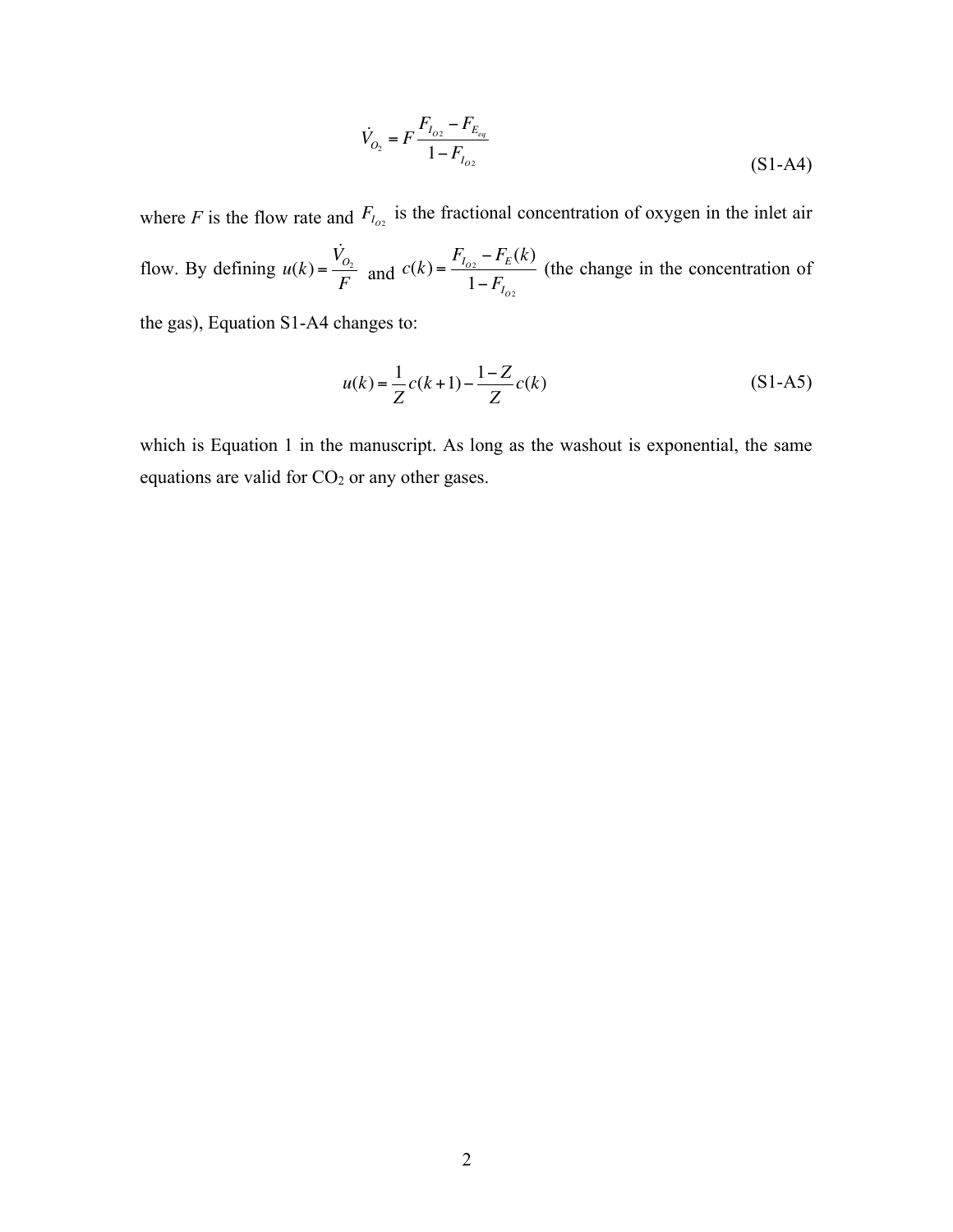# **Appendix-B – Discretizing a differential equation**

The dynamical equations of any linear system has the following state-space format [4]:

$$
\dot{\mathbf{X}}(t) = \mathbf{A}\mathbf{X}(t) + \mathbf{B}u(t) \tag{S1-B1}
$$

and can be transformed to a difference equation or discrete model, following [4]:

$$
\mathbf{X}(k+1) = \mathbf{A}_d \mathbf{X}(k) + \mathbf{B}_d u(k)
$$
 (S1-B2)

where:

$$
\mathbf{A}_d = e^{\mathbf{A}T} \tag{S1-B3}
$$

$$
\mathbf{B}_d = \left(\int_0^T e^{\mathbf{A}\tau} d\tau\right) \mathbf{B} = \mathbf{A}^{-1} (\mathbf{A}_d - \mathbf{I}) \mathbf{B}
$$
 (S1-B4)

Therefore, the discrete form of Equation 4 ( $u(t) = c(t) + \frac{1}{E(t)} \dot{c}(t)$ ) is:  $F/V$ *c*(*t*)

$$
u(k) = \frac{F}{1 - e^{-\frac{F}{V}T}} \left( c(k+1) - e^{-\frac{F}{V}T} c(k) \right)
$$
 (S1-B5)

which is equivalent to Equations 1 and 6.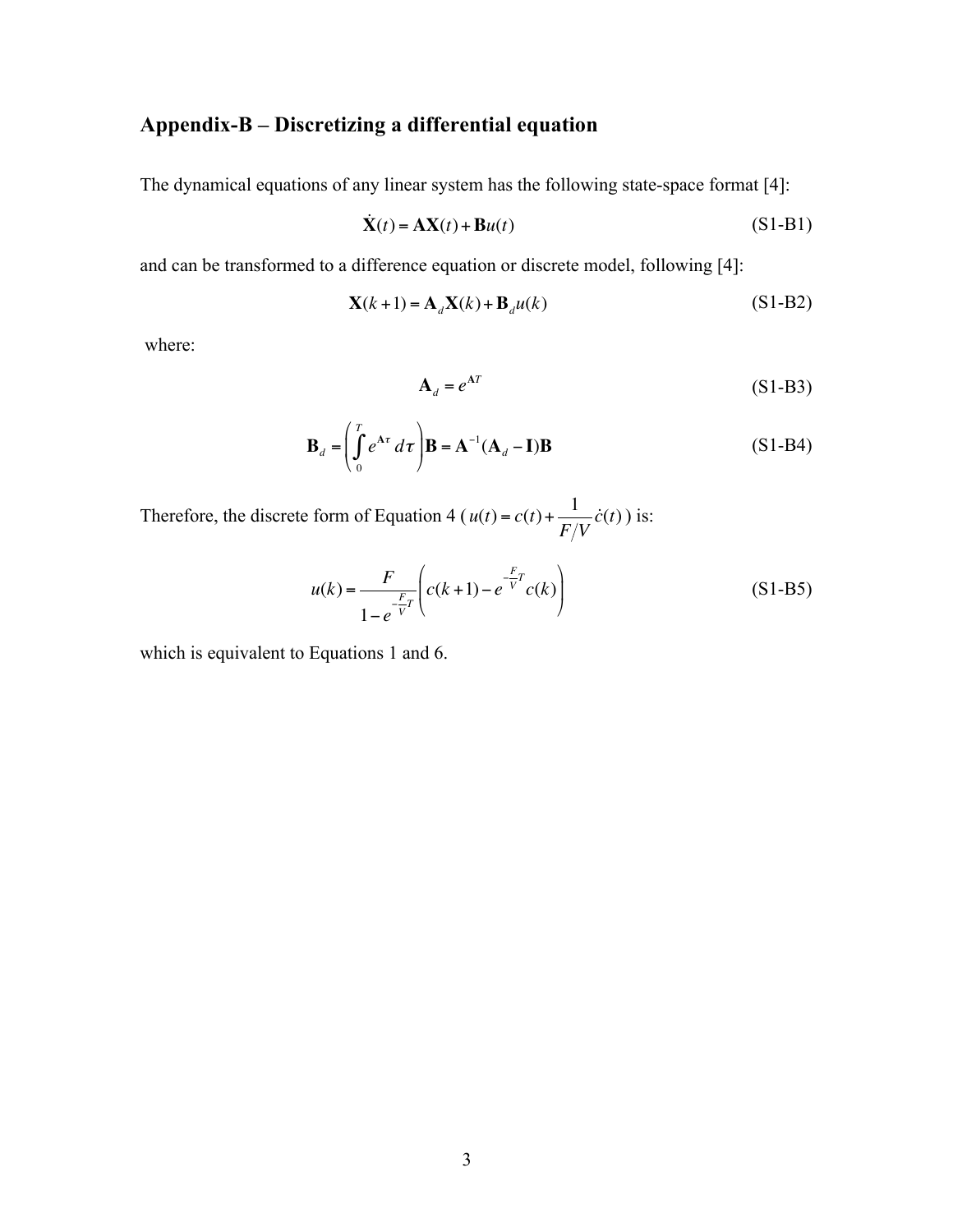### **Appendix-C – Experimental determination of the impulse response**

The impulse response, *h(t)*, can be experimentally determined by injecting a short pulse of  $CO<sub>2</sub>$  into the chamber close to where the animal emits  $CO<sub>2</sub>$ . To obtain the impulse response precisely, two aspects of methodology should be considered carefully. First, the duration of the  $CO<sub>2</sub>$  pulse should be very small in comparison to the duration of the impulse response. The exact duration of the impulse is not critical, but it should be very small (based on experience, it should be less than 0.5% of the impulse response duration). If the respirometry chamber is relatively large or the flow rate is relatively small, the pulse duration can be long. In those cases, it is possible to find the impulse response by manually blowing into the chamber. In a system with fast dynamics, i.e., one with a high flow rate and/or a small chamber, a high-speed valve is required to precisely control the duration of the injection. Second, the injection should not significantly affect the flow rate. If it changes the flow rate, then the system is no longer an LTI system. This means that the volumetric injection rate must also be negligible compared to volume flow rate the inlet airflow.

If these assumptions are met, the actual concentration and pattern of the gas injection used by the experimenter does not matter, because the measured impulse response will be not be affected (S1 Fig. 1). Here, we explain why this is true. Transforming the input to an output is an area-conservative process because all injected  $CO<sub>2</sub>$  molecules eventually pass through the IR chamber of the sensor. Therefore, by normalizing the output signal by dividing by its area, the output of the gas analyzer becomes independent of the shape of the input signal. To demonstrate this concept, a convolution of different short inputs with an impulse response has been computed in a simulation using Equation 7. The normalized outputs are very close to the true impulse response (S1 Fig. 1), even if the outputs are very different. We also tested this experimentally, by injecting different pulses of CO2 with different durations into the 28 *mL* chamber, using with different pulse sizes (with flow rate of 125 mL/min). The results (S1 Figs. 1B and 1C) demonstrate the independence of the result and the shape of the short pulses. A Picospritzer microinjector (Picospritzer III, Parker Hannifin, Precision Fluidics Division, NH, US) was used to control the duration of the pulses. With the microinjector, the duration of the pulse can be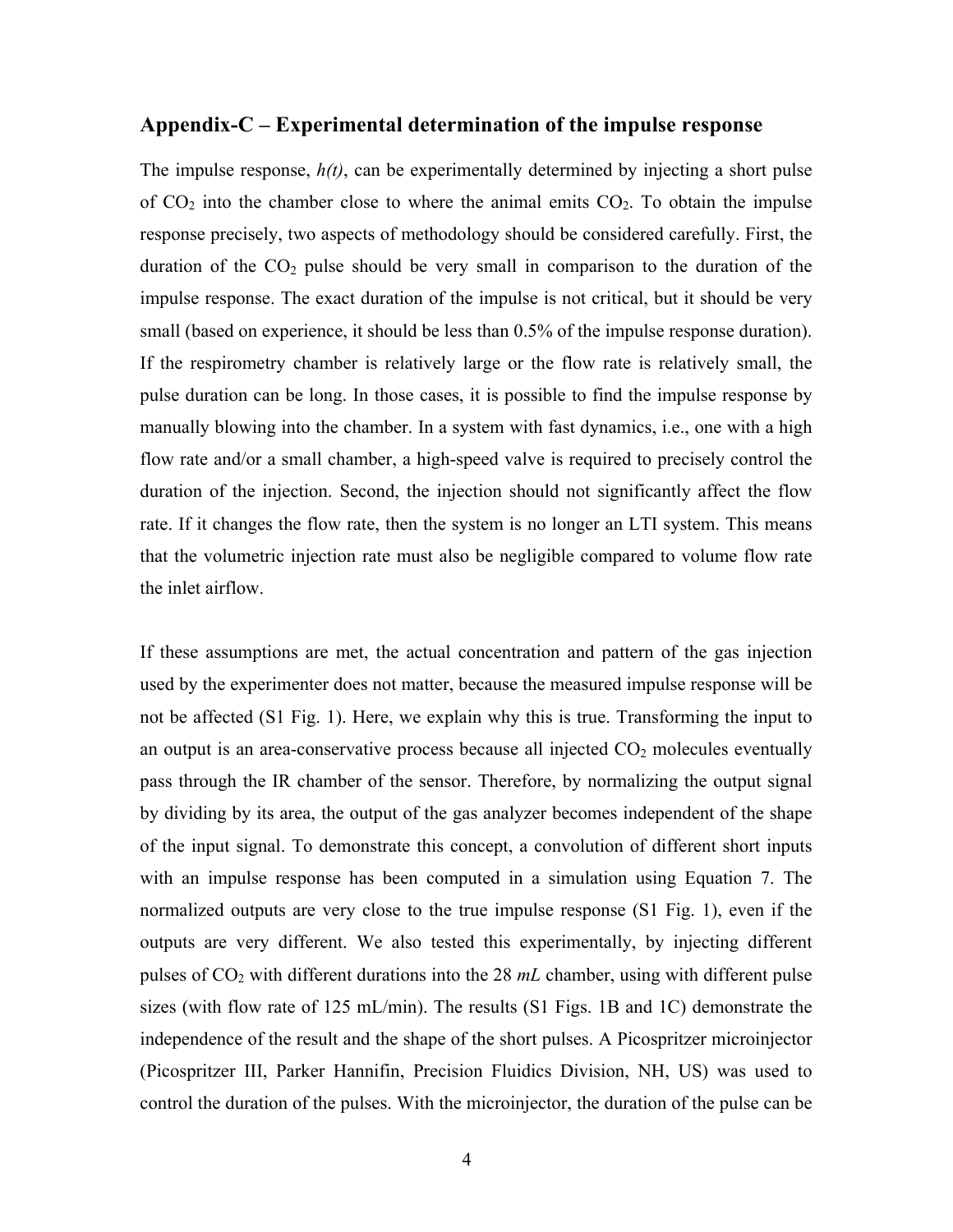precisely controlled, but the flow rate depends on the pressure of the upstream flow. To provide an extreme condition, we changed the pressure of the  $CO<sub>2</sub>$  upstream (before the injection valve) for each pulse. The outputs of the respirometry system are different for each pulse, but as shown in S1 Fig. 1C, the normalized outputs that represent the impulse response are indeed identical.

This study showed that the expression  $\alpha t^m e^{-\beta t}$  adequately describes the impulse responses of small respirometry chambers. In this model, the parameter  $\alpha$  is not independent from the other two parameters. Because the area of the impulse response is one,  $\alpha$  can be determined to normalize the impulse response as follows:

$$
\alpha = \frac{1}{\int_0^\infty t^m e^{-\beta t} dt} = \frac{\beta^{m+1}}{m!}
$$
 (S1-C1)



S1 Fig. 1: The impulse response can be determined by injecting a short input. If the duration of the input is small compared to the duration of the impulse response, the normalized output signal (the impulse response) will be independent of the shape of the input signal. (A) and (B) show the different input signals and their corresponding outputs in a simulation for a given impulse response. The normalized outputs are very close to the given impulse response. The determined impulse responses for a setup ( $V = 28$   $mL$ ,  $F = 125$   $mL/min$ ) with different inputs are indistinguishable (C).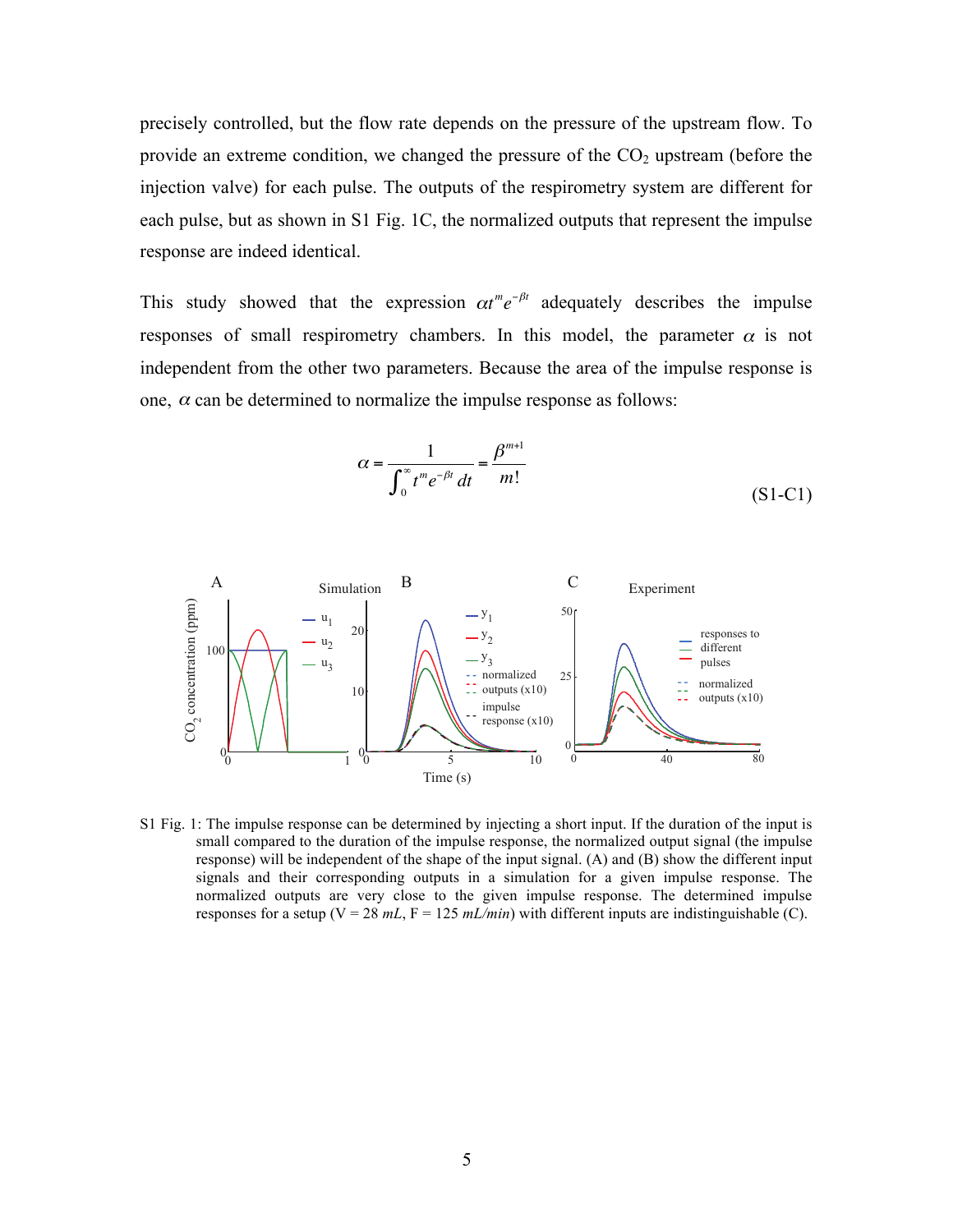## **Appendix-D – Derivation of the governing equation of the system using the impulse response**

The Laplace-transformed form of the convolution equation of Equation 7 is:

$$
C(s) = H(s)U(s) \tag{S1-D1}
$$

$$
U(s) = \frac{C(s)}{H(s)}\tag{S1-D2}
$$

where *C(s)*, *H(s)*, and *U(s)* are the Laplace transforms of *c(t)*, *h(t)*, and *u(t),* respectively. The Laplace transform of the impulse response  $h(t) = \alpha t^m e^{-\beta t}$  is:

$$
H(s) = \frac{\alpha m!}{(s + \beta)^{m+1}}
$$
 (S1-D3)

Plugging S1-D3 into S1-D2 yields:

$$
U(s) = \frac{1}{\alpha m!} (s + \beta)^{m+1} C(s)
$$
 (S1-D4)

The inverse Laplace transform of the above equation is:

$$
u(t) = \frac{1}{\alpha m!} e^{-\beta t} \frac{d^{m+1}}{dt^{m+1}} \Big( e^{\beta t} c(t) \Big)
$$
 (S1-D5)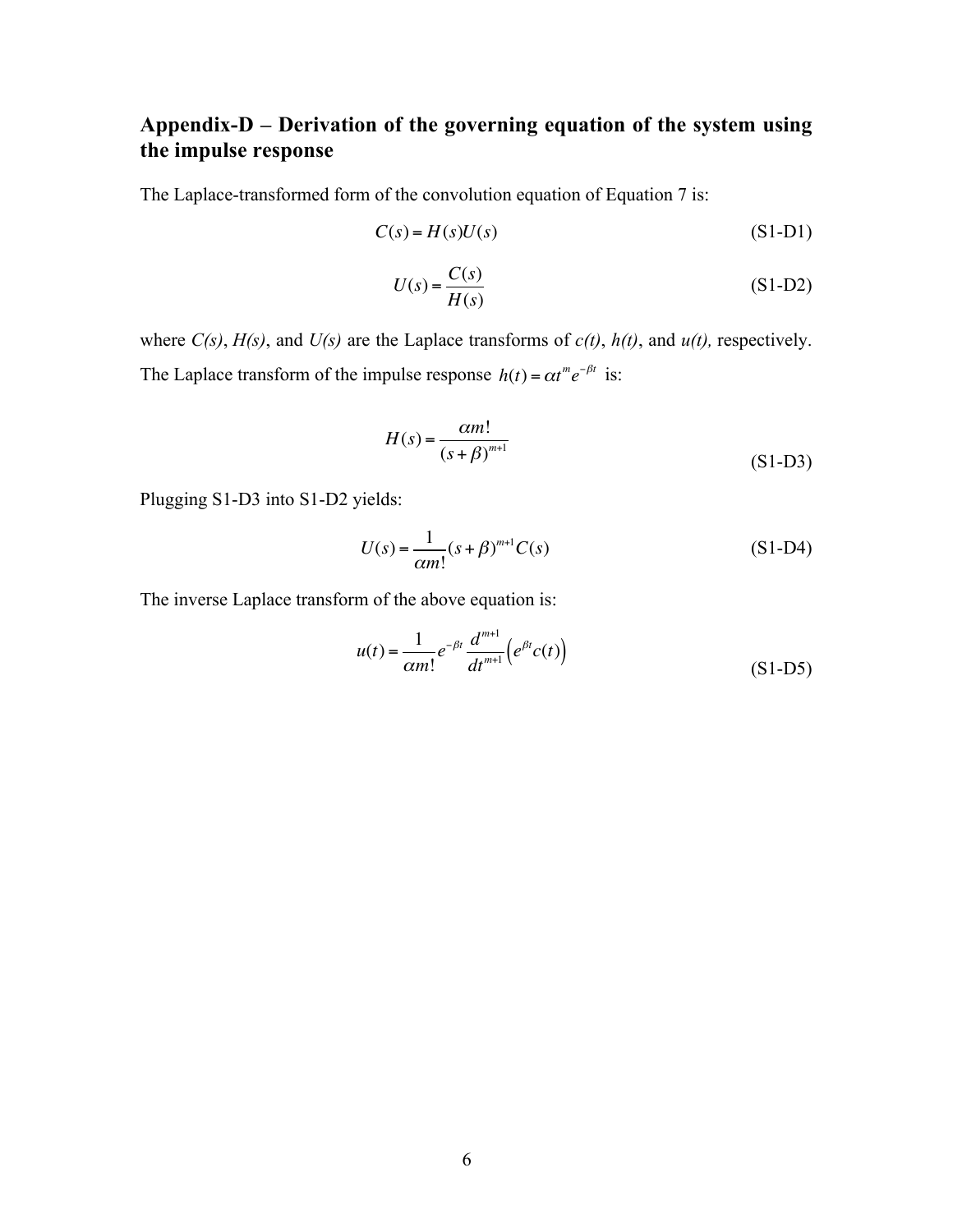## **Appendix-E – Robust differentiation of noisy data**

Several methods can be used to differentiate noisy data and regulate the detrimental amplification of noise [5-11]. Here we used the low-noise Lanczos differentiator method, in which at each point, several neighboring points are used to calculate the derivative. For instance by using seven points, the derivative of a function  $f(x)$  at  $x^*$  will be:

$$
f(x^*) = \frac{126(f_1 - f_{-1}) + 193(f_2 - f_{-2}) + 142(f_3 - f_{-3}) - 86(f_4 - f_{-4})}{1188\Delta T}
$$
(S1-E1)

For derivations with a different number of points, see [10].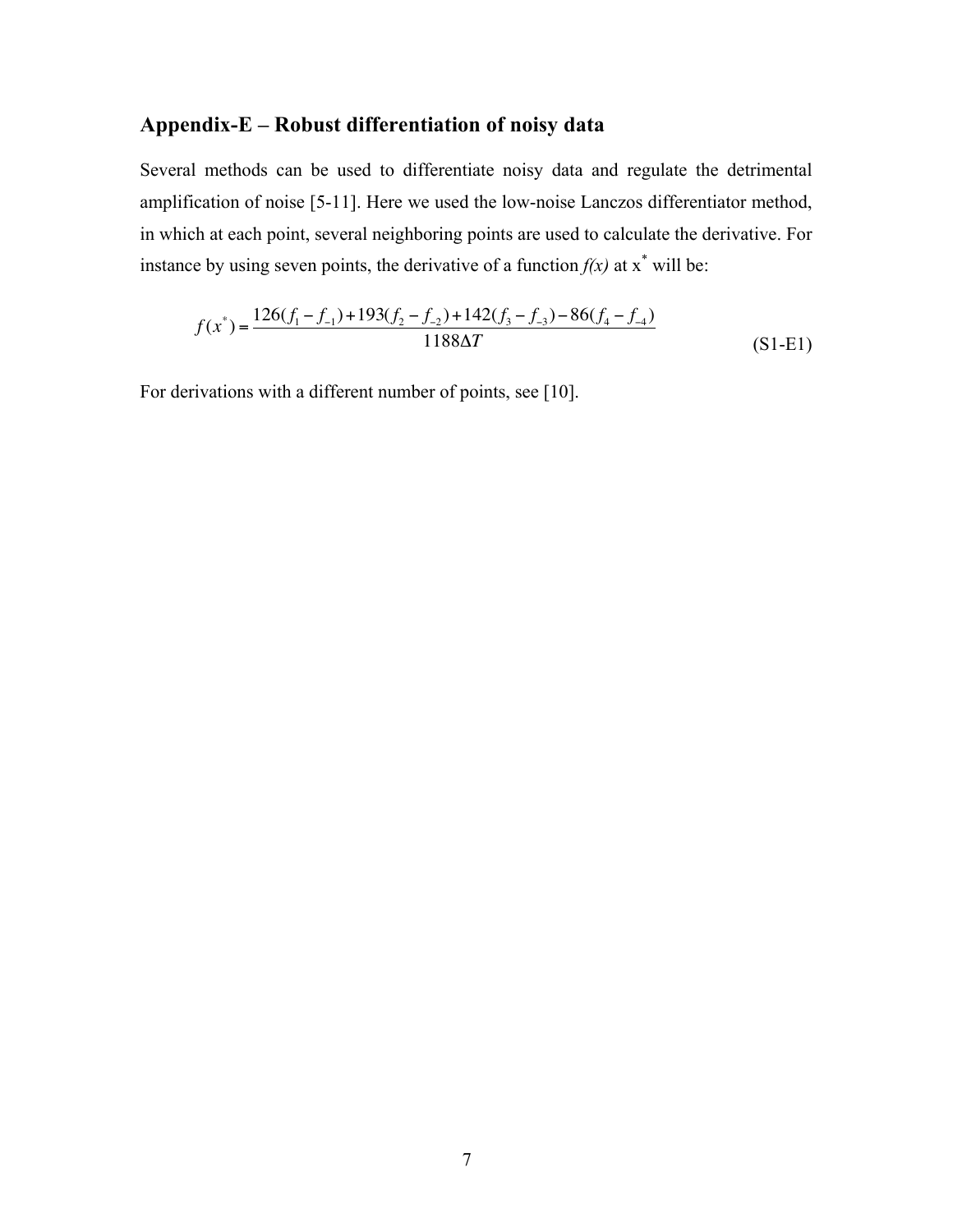### **Appendix-F – Woakes' method**

After Bartholomew's paper introduced the Z-transform in 1981 [2], Woakes and Butler published another method to recover the instantaneous gas exchange signal in flowthrough respirometry systems in 1983 [12]. Although they derived their equations with different approaches, here we show that these two methods are actually identical. It is possible that Woakes and Butler were unaware of the Z-transform when they developed their version of the method.

In the appendix of their paper [12], Woakes and Butler provide the following equation for the volume of the produced  $CO<sub>2</sub>$  or consumed  $O<sub>2</sub>$ :

$$
V_{gas} = (C_2 - C_1)V + \frac{(C_1 + C_2)}{2}(t_2 - t_1)\dot{Q}
$$
\n(S1-F1)

where  $t_1$  and  $t_2$  are sampling times,  $C_1$  and  $C_2$  are the fractional concentrations of the gas in the outlet in respective times, *V* is the chamber volume, and  $\dot{Q}$  is the flow rate (which is called F in our manuscript). In this method, it is assumed that the fractional concentration of the gas changes almost linearly from  $C_1$  to  $C_2$  during this interval. By dividing both sides of the equation by  $(t_2 - t_1)\dot{Q}$ , which is the total inlet gas from  $t_1$  to  $t_2$ , we can find the instantaneous flow rate of the produced  $CO<sub>2</sub>$  or consumed  $O<sub>2</sub>$  during this interval. This quantity is named *u* in the main text:

$$
u = \frac{V_{gas}}{(t_2 - t_1)\dot{Q}} = \frac{(C_2 - C_1)}{(t_2 - t_1)}\frac{V}{\dot{Q}} + \frac{(C_1 + C_2)}{2}
$$
(S1-F2)

Note that  $(C_1 + C_2)$ 2 and  $(C_2 - C_1)$  $(t_2 - t_1)$  are the fractional gas concentration and the time derivative of it at  $t = \frac{(t_2 + t_1)}{2}$  $\overline{a}$ , respectively. Replacing these quantities with  $c(t)$  and  $\dot{c}(t)$ 

in equation S1-F2 results in equation 4, which is the Z-transform or Bartholomew equation.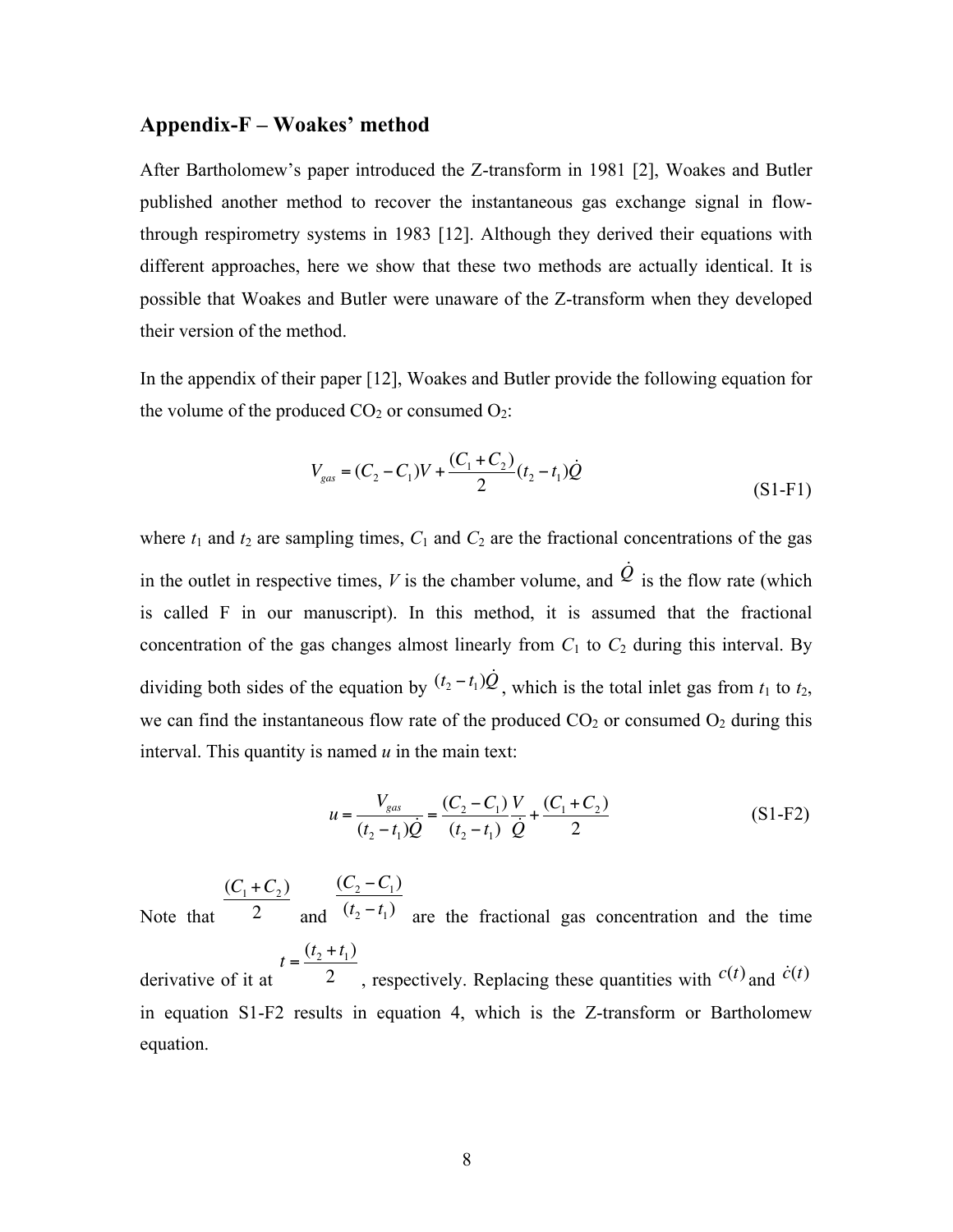### **Appendix-G – MATLAB code**

A MATLAB code with sample experimental data is provided [13] (S2 file) to perform the GZT method on experimental data. Before using the method in an experiment, the calibration coefficients must be determined.  $CO<sub>2</sub>$  gas (or any other measurable gases) with an arbitrary pattern  $(u(t), S1$  Fig. 2) should be injected into the respirometry chamber and the concentration of this gas in the outlet should be recorded (*c*(t), S1 Fig. 2). For this code, both signals should be saved in a text file with the name 'CalibrationData.txt', which contains three columns of data: time, the input signal *u*(t), and the output signal *c*(t). After running the code and selecting the calibration option, the code uses Equation 14 to determine the calibration coefficients and saves them in the 'Parameters a.txt' file. After determining the calibration coefficients, the experimenter can now recover the instantaneous gas exchange data from their raw gas exchange data. After collecting raw gas exchange data from the subject, the recorded data should be saved in a text file with the name of 'Data.txt', which should contain two columns: time, and concentration of the gas of interest in the outlet (Fig. 7). After running the code and choosing the signal recovery option, the code uses the raw data and the calibration coefficients the recover the instantaneous gas exchange signal (Fig. 7).



S1 Fig. 2: A known concentration of  $CO_2$  is infused into the chamber (A) and the  $CO_2$  concentration in the outlet of the respirometry chamber (B) is recorded for use in calibration.